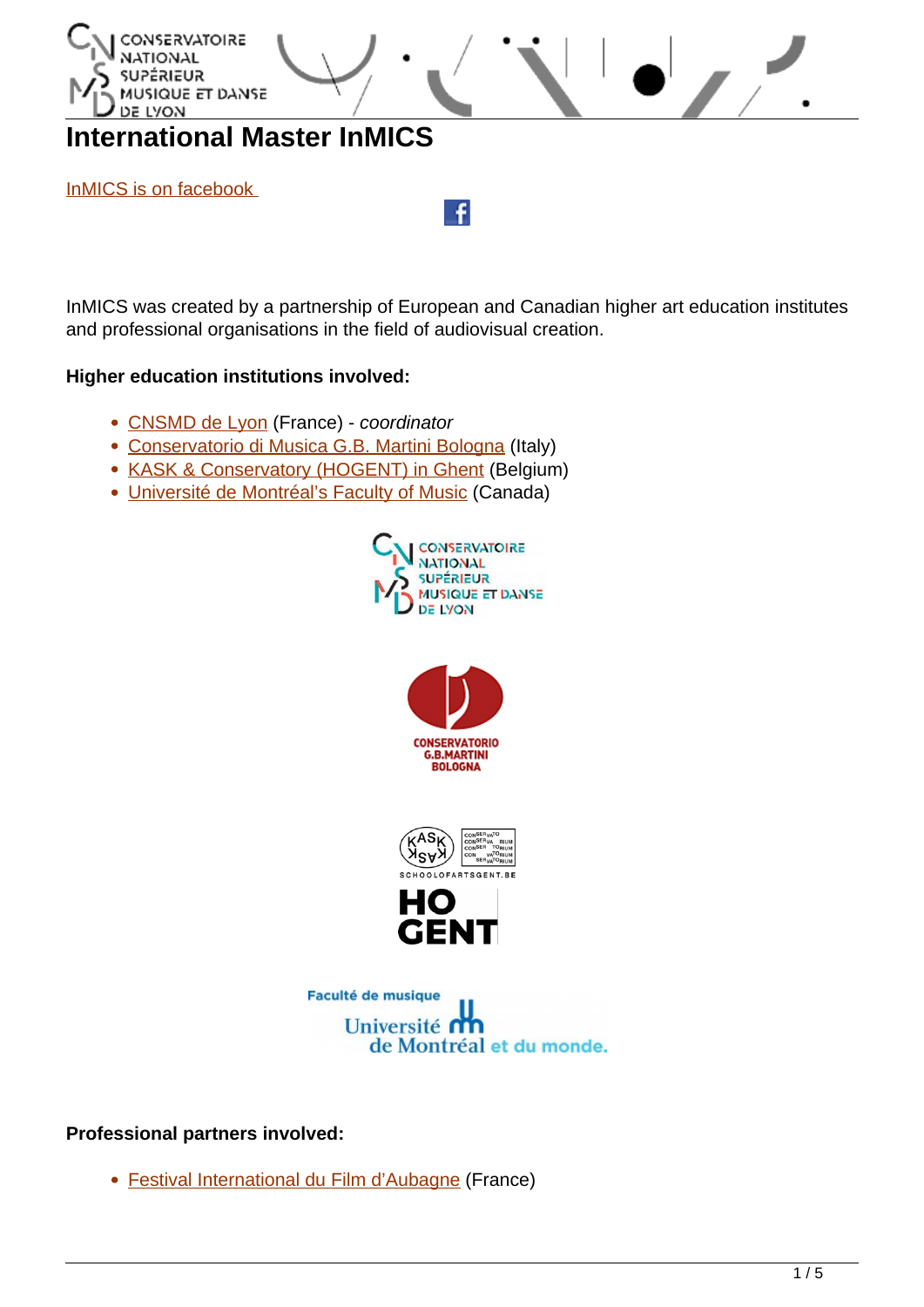



**SEILM FEST GENT** 



This Master's is dedicated to international students wishing to work as composers for audiovisual media in the broadest sense of the term. We welcome applications from anyone who **already composes music for screen**. A **bachelor's degree in music or the equivalent** is required. Applicants will be assessed first and foremost on their creative abilities, coupled with profound interest in music and visual media.

The programme will be taught primarily in **English**, with the exception of a few courses in the language of the country of one of the four institutes. You will need a B1 level in English in order to successfully follow the InMICS courses. Additionally, if you wish to study at the University of Montréal, you will need an A2 level in French. Language levels will be assessed during the application interviews.

There is no age limit.

## **CONCEPT AND CONTENT**

The study is for two years, at two of the four partner institutes. Each of the participating schools offers a specific teaching environment, and students will study and work at two of the four schools. This gives them the ideal opportunity to fulfil their personal objectives and advance their professional perspectives. Each of the four institutions offers a different teaching approach to composition for visual media, with a specific focus on the medium and professional perspectives:

**Conservatorio GB Martini Bologna**: Electroacoustic Composition for Screen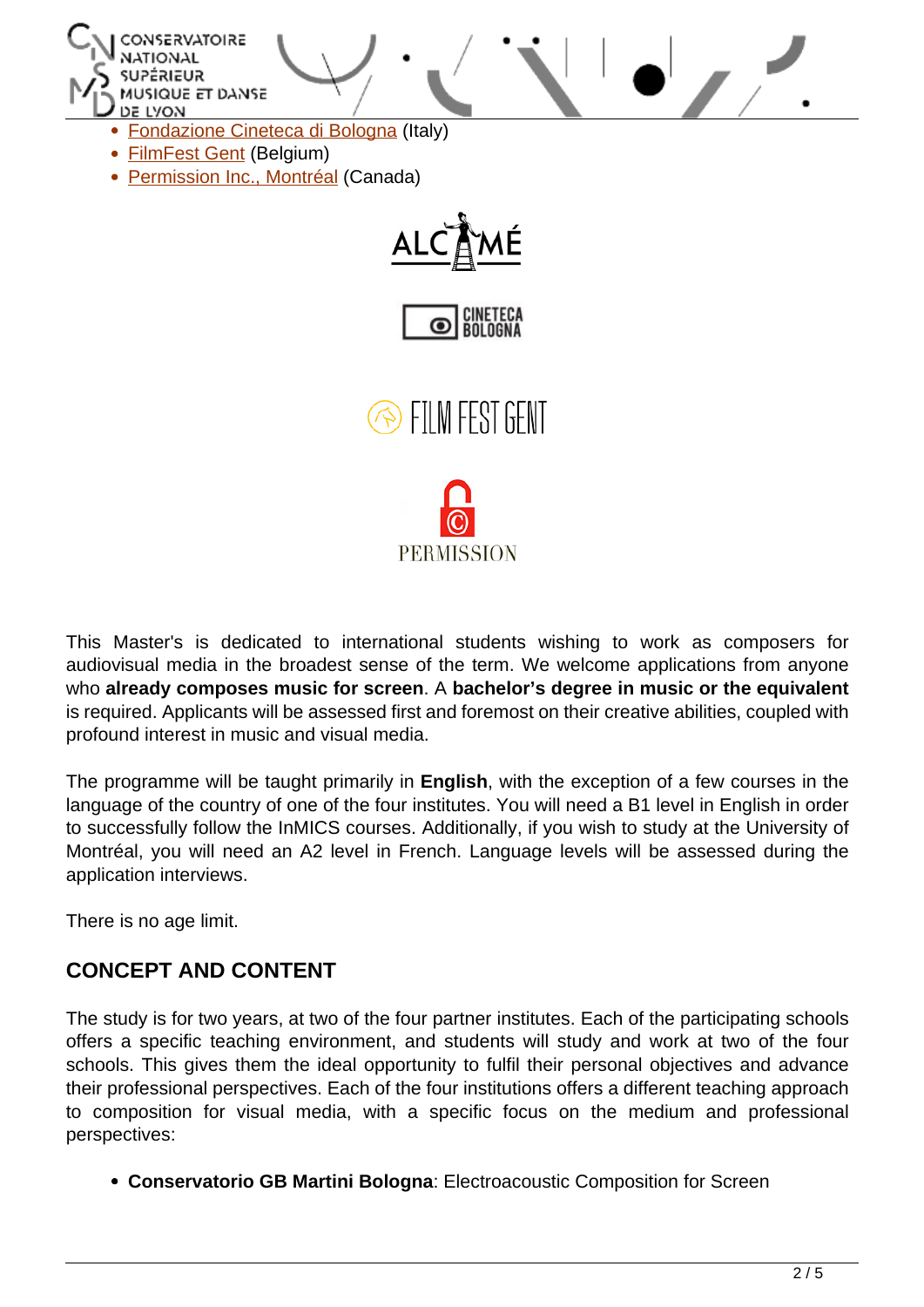

- **KASK & Conservatory (HOGENT) in Ghent**: Musical Theatre and Media Arts
- **CNSMD de Lyon**: Scoring for Screen
- **Université de Montréal's Faculty of Music**: Composition for Video Games

Some subjects (cultural and theoritical subjects and research methodology) are taught through e-learning or visio-conference to all the students by specialists selected by the four institutions.

### **Research and analysis**

- Each student defines the theme of his/her research project, and choses a referent teacher in one of the 2 awarding institutions at the beginning of the programme to follow up this activity. A co-tutor can be chosen in the second institution.
- Each student follows a methodology course delivered by one teacher to all students through e-learning or visio-conference during the first 2 semesters
- $\bullet$  Each students hands in his/her thesis at the end of the  $4<sup>th</sup>$  semester (by the end of August)
- Each student participates in a public defence

## **Close links with the professional world**

- **Collaborative workshops with audiovisual arts students** taking place at each of the participating schools
- **Professional internship** of 2 months in an organisation active in the field of music creation for the audio-visual

#### **InMICS Composers Lab**



The **InMICS Composers Lab** is a European project (co-funded with support of the Creative Europe programme) that gathers three (film) music festivals from Belgium ([Film Fest Gent\)](https://www.filmfestival.be/nl), France ([Festival International du Film d'Aubagne](https://aubagne-filmfest.fr/fr/) - Music & Cinema) and Poland ([Krakow Film](http://fmf.fm/en) [Music Festival\)](http://fmf.fm/en). It consists in a **professional training programme** dedicated to InMICS students created to respond to the challenges that the new generation of composer for screen will face. During this training programme, the participating composers further develop and learn skills through masterclasses and training sessions given by international professionals and workshops with audio-visual artists at each festival. They also learn about the particular features of the international audio-visual (co-production) market and gain access to professional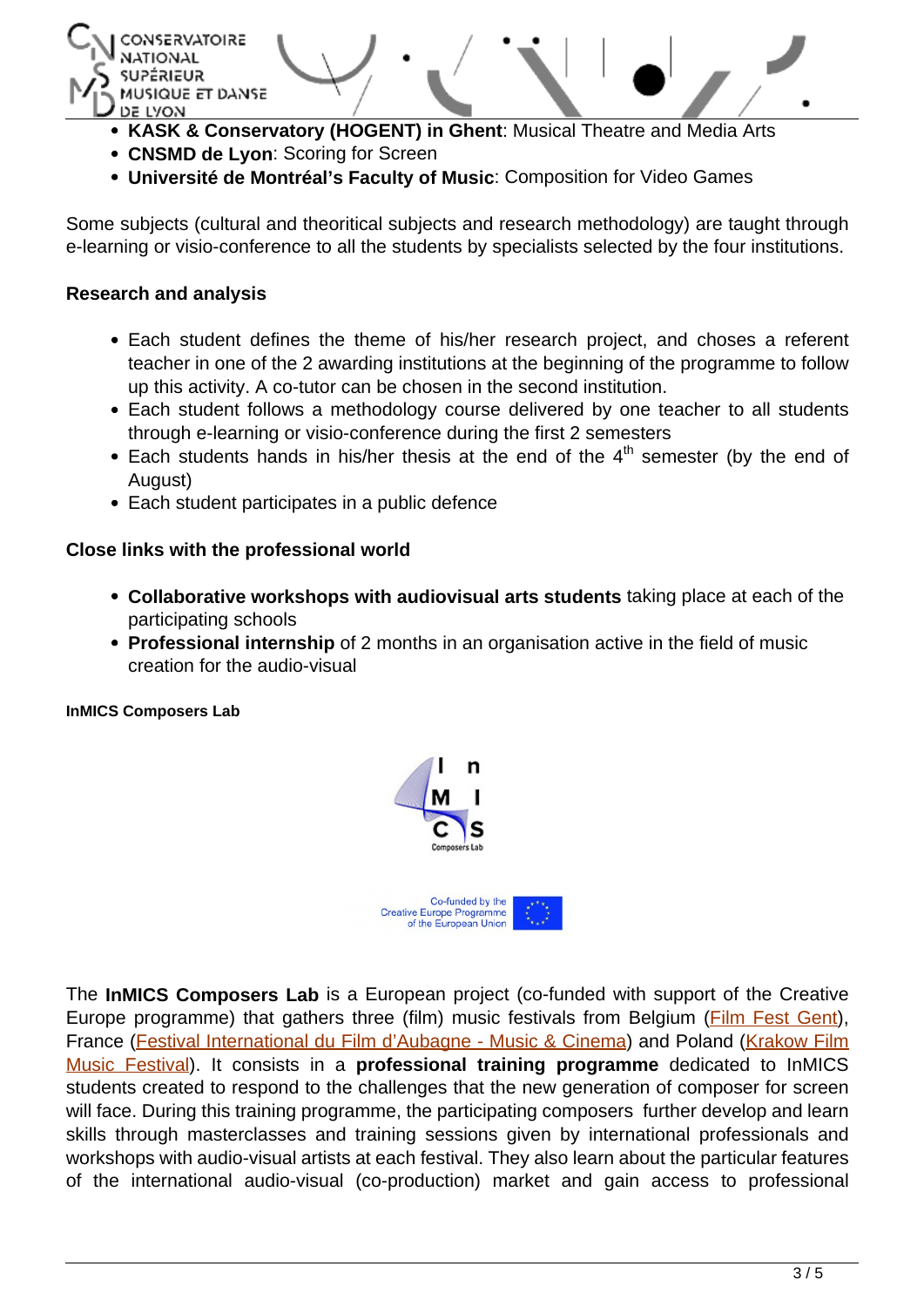

opportunities by participating in cross-border networking activities.

More information and details about InMICS (course description, student profile, presentation of institutions partners, etc.) on [www.inmics.org](http://www.inmics.org/)**.**

# **APPLICATION PROCEDURE FOR TUITION STARTING IN THE FALL TERM 2018**

## **Application period: from November 15, 2019 to January 15, 2020**

## **Agenda**

- **15/11/2019:** opening of the application period
- **15/01/2020:** (noon GMT+1): deadline for submitting applications online
- **31/01/2020**: Results of the 1st round announced to applicants; instructions given for the preliminary assignment; announcement of the date of the interview
- **16/02/2020** (12pm GMT+1): deadline for students to submit the preliminary assignment
- **27-28/02/2020**: interviews held at CNSMD de Lyon (France)
- **02/03/2020**: Results of the 2nd round announced to applicants; jury reveals its recommendation concerning the two institutions where each student will enrol (this decision is final)

## **1) Online applications before January 15, 2020**

Applicants submit their application a [common online platform](https://concours.cnsmd-lyon.fr/) (in English or with a qualified certified English translation). With it, they must pay €88,00 application fee (official fee for the Lyon CNSMD de Lyon) and and submit a list of administrative documents and a portfolio as requested.

### **Results of 1st round applications**

Applications will be assessed by the joint international jury according to the following criteria:

- creative skills
- technical skills
- motivation

The recruitment committee will announce the names of applicants who are to be invited for interviews. Together with the invitation to the interview, these applicants will be given a compulsory assignment to be completed by a given deadline (before the interview). It will entail composing music for a short animated film of five to seven minutes.

## **2) Live interview with the international jury**

The selected applicants will be invited to 40-minute interview, following a specific time schedule.